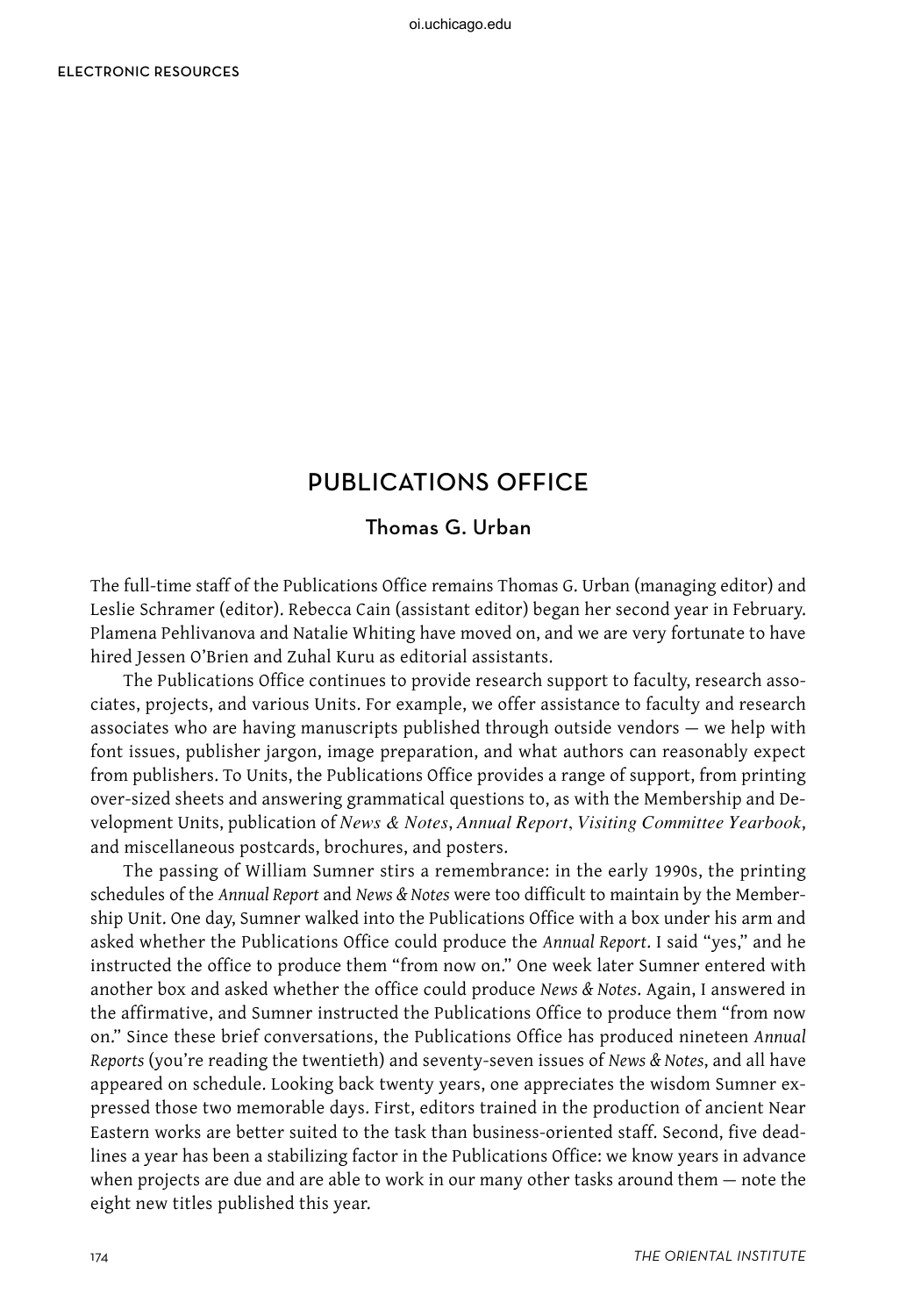A couple years ago, the Publications Office became the "storehouse" for materials used by the Post-Doc Scholar, which makes sense because we create the posters, programs, announcements — even the name tags for the seminar — and then produce a book with the seminar papers. We also maintain the manual that is to be updated yearly, making it available as needed. We very much enjoyed working with Natalie May this year.

The print publication of this year's *Annual Report* is once again black and white, but we continue to post a color PDF version online. To view past *Annual Reports* and issues of *News & Notes*, visit the following URL on the Oriental Institute website: http://oi.uchicago.edu/ research/pubs

#### Sales

The David Brown Book Company and Oxbow Books, Ltd., UK, continue to represent the Institute for its book distribution. Although a limited number of titles are available for in-house sales in the Suq shop, please note that all external orders for Institute publications should be addressed to: The David Brown Book Company, P.O. Box 511, Oakville, CT 06779; Telephone Toll Free: 1-800-791-9354; Fax: 1-860-945-9468; E-mail: david.brown.bk.co@snet.net; website: www.oxbowbooks.com.

Information related to the sales and distribution of Oriental Institute titles may be obtained via e-mail:

oi-publications@uchicago.edu

#### Electronic Publications

As part of the Oriental Institute's Electronic Publications Initiative, all new titles are simultaneously issued in print and as Adobe Acrobat PDF (Portable Document Format) files delivered through the Internet. Older titles are scanned and saved as .tif and .pdf files, with the latter being posted online, as time and funds permit. This year we had sixteen titles scanned and uploaded to the Internet (see list, below).

The bulk of the older titles have been scanned by Northern MicroGraphics (NMT Corporation, http://normicro.com), located in La Crosse, Wisconsin. For the URLs of the sixteen older titles scanned and uploaded to the Internet this year, as well as the URLs for the new titles, see *Electronic Resources* (previous section, this volume).

This year, the Publications Office began collaboration with Elizabeth Stone of Stony Brook University, who is having several older titles scanned as part of Stony Brook's Archive of Mesopotamian Archaeological Site Reports (AMAR) project. The scanning is being done by the Schoenberg Center for Electronic Text and Image at the University of Pennsylvania.

The scanning of the older titles is nearing completion. Thus far we have had about 230 older titles scanned and uploaded to the Internet. About 121 older titles remain to be scanned.

#### New Volumes Distributed in Print and Online

1. *The Assyrian Dictionary of the Oriental Institute of the University of Chicago*, Volume 20, Letters U and W. 2010. CAD U and W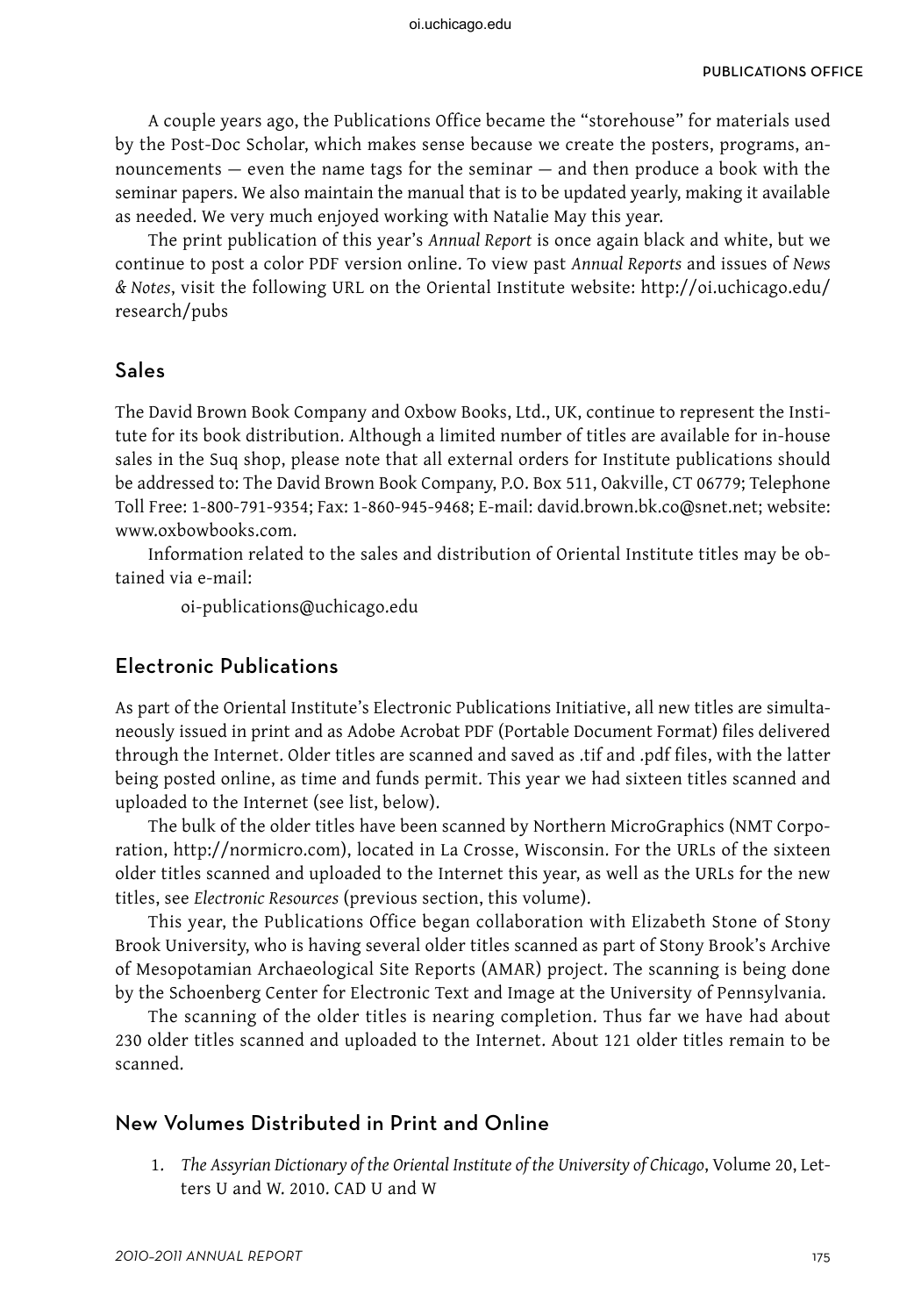- 2. *Baked Clay Figurines and Votive Beds from Medinet Habu*. By Emily Teeter. 2010. OIP 133
- 3. *The Chicago House Bulletin*. Edited by W. Raymond Johnson. 2010. CHB 21
- 4. *The Oriental Institute 2009–2010 Annual Report*. Edited by Gil J. Stein. 2010. AR 2009–2010
- 5. Tell Hamoukar, Volume 1. *Urbanism and Cultural Landscapes in Northeastern Syria: The Tell Hamoukar Survey, 1999–2001*. By Jason Ur. 2010. OIP 137
- 6. *Visible Language: Inventions of Writing in the Ancient Middle East and Beyond*. Edited by Christopher Woods. 2010. OIMP 32
- 7. *Ankara Arkeoloji Müzesinde bulanan Boğazköy Tabletleri II / Boğazköy Tablets in the Archaeological Museum of Ankara II.* By Rukiye Akdoğan and Oğuz Soysal. 2011. CHDS 1
- 8. *Before the Pyramids: The Origins of Egyptian Civilization*. Edited by Emily Teeter. 2011. OIMP 33
- 9. *Slaves and Households in the Near East.* Edited by Laura Culbertson. 2011. OIS 7
- 10–13. *The Oriental Institute News & Notes*. Edited by Maeve Reed. Summer 2010–Spring 2011. NN 206–209

### New Volumes Distributed Online

- 1. *The Demotic Dictionary of the Oriental Institute of the University of Chicago*, Letter P. Edited by Janet H. Johnson. CDD P
- 2. *The Demotic Dictionary of the Oriental Institute of the University of Chicago*, Letter M. Edited by Janet H. Johnson. CDD M
- 3. *The Demotic Dictionary of the Oriental Institute of the University of Chicago*, Letter ʾI. Edited by Janet H. Johnson. CDD ʾI

### Digital Reprints of Scanned, Older Titles

- 1. Persepolis 2. *Contents of the Treasury and Other Discoveries.* By Erich F. Schmidt with contributions by Sydney P. Noe, Frederick R. Matson, Lawrence J. Howell, and Louisa Bellinger. Originally published in 1957. OIP 69
- 2. *The Egyptian Book of the Dead: Documents in the Oriental Institute Museum at the University of Chicago*. Edited by Thomas George Allen. Originally published in 1960. OIP 82

## Older Titles Scanned and Uploaded to the Online Publications Catalog

- 1. *Annals of Sennacherib*. By Daniel David Luckenbill. Originally published in 1924. OIP 2
- 2. *The Babylonian Genesis: The Story of Creation*. By Alexander Heidel. Originally published in 1951. MISC Genesis
- 3. Excavations in the Plain of Antioch 1: *The Earlier Assemblages Phases A–J*. By Robert J. Braidwood and Linda S. Braidwood. Originally published in 1960. OIP 61
- 4. *The Excavation of Armageddon*. By Clarence S. Fisher. Originally published in 1929. OIC 4